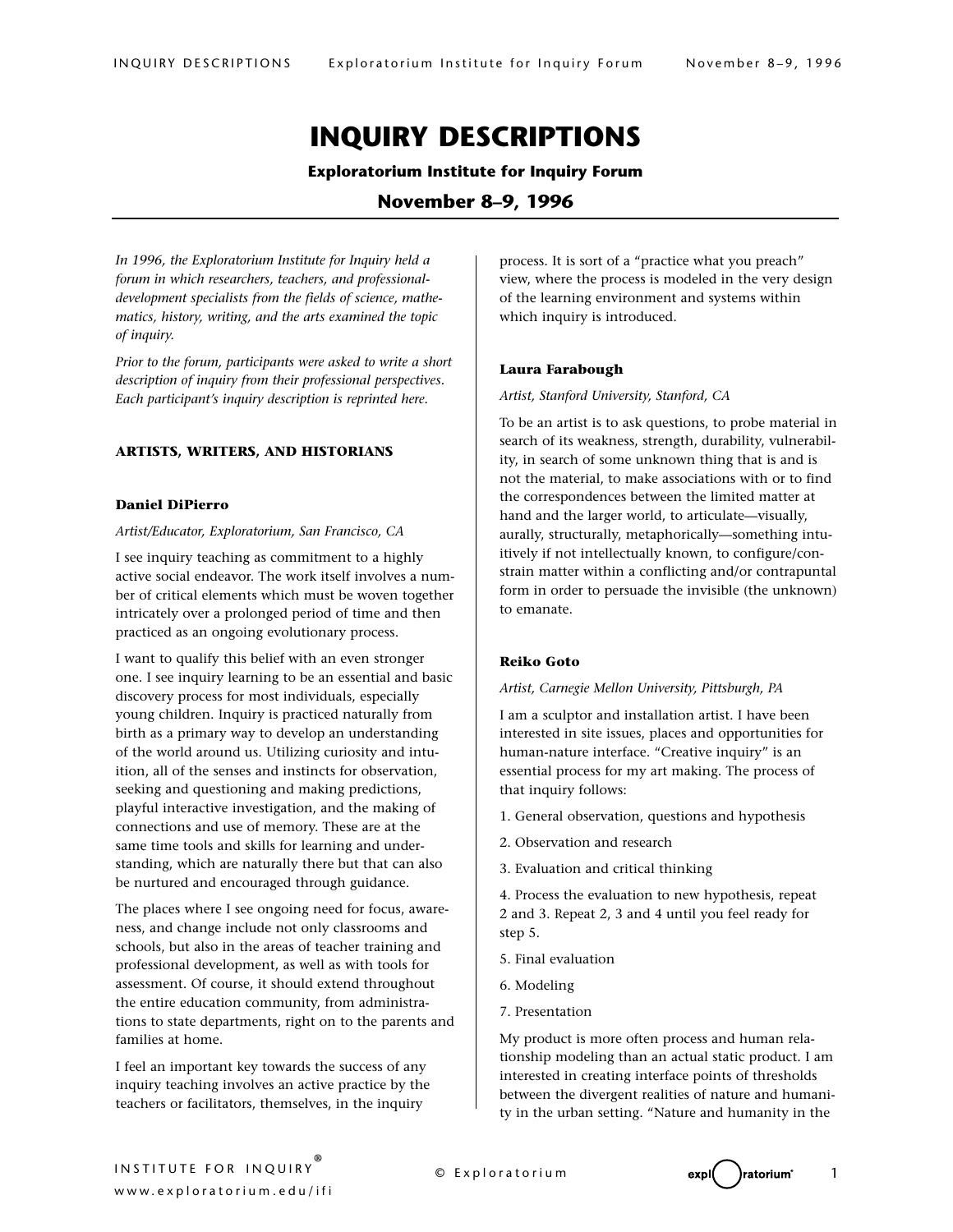urban setting" is a complex system of inter-relationships. To understand, I need to access other disciplines. Therefore, a key element of my process is considering different aspects of the experience of place. I have increasingly been able to work in an interdisciplinary manner, working with biologists, entomologists and other natural sciences. I think the different views and thoughts mixed or connected together begin to reflect the complex reality that we see, hear and feel. Working in an interdisciplinary manner forces me to communicate outside my own discipline and allows me to begin to understand the way other professionals process the experience of place.

Two and a half years ago my husband and I moved to Pittsburgh, Pennsylvania. Coming to new places has always excited me. It is an opportunity to encounter a different landscape, geography, habitat (plants, insects, birds, fishes, invertebrates and mammals), weather, people and history. After being here for a year, my husband and I were introduced to Nine Mile Run, a historic stream valley. Nine Mile Run was identified in 1910 by Frederick Law Olmstead Jr. for its beauty and potential as a public park. In 1921, the Citizens Committee of Pittsburgh began to plan for its eventual transformation into parkland. It was subsequently bought up by the steel industry looking for a slag heap disposal site. Seventy years later, the 240 acre site has slag piles as high as 20 stories and the same water problems (sewage) that Olmstead identified in his report 80 years earlier. My husband, myself and colleagues from other disciplines starting looking at the site together as a research team interested in the transformation/reclamation of "dump" into public space. We are looking at the site from five points of view: (1) context/history, (2) habitat, (3) land, (4) water and (5) policy. I am the principal investigator looking at habitat issues. I have Frick Park, which is next door to the slag site, to look at as a model. I am still in stage one of my inquiry: 1. Observation; forming a hypothesis and a path of inquiry. Identification of systems.

I don't know what I am looking for yet. It sounds like looking for a treasure in a desert (slag is porous and provides a desert-like atmosphere). The treasure could be a flower, butterfly, bird, rock or small stream. These are not just ordinary flowers, butterflies, birds, rocks and streams. They are very unique and specific to the place. They provide the meaning of place. Once I recognize these specific treasures in the place, I never see the place same as before. My quest as an artist is to provide an opportunity for my audience to experience these treasures. In that experience the dump is reclaimed.

#### **Mildred Howard**

*Artist, Exploratorium, San Francisco, CA*

It is very difficult for me at this time to clearly define inquiry. However, my understanding of inquiry becomes deeper over time, therefore the way I describe it changes.

There are elements of inquiry that I believe remain constant and can be categorized in many ways. Many of these elements have multiple meanings and can be overlaid with others. The elements I came up with thus far are:

- Pursuing an idea, interest or question in a particular area
- Understanding or having a willingness to learn what drives that interest and where the ideas stem from
- Trusting previous knowledge and using that as a vehicle to pursue one's idea, interest or question
- Understanding that there are choices that one can draw from
- Creating an environment that is safe to work and pursue ideas, interests or questions
- Having a choice of materials and developing a dialogue with those materials.
- Developing a knowledge about the relationship of the materials and the connections made to the idea, interest or question
- Allowing the time to do what is necessary using the inquiry approach to working

## Process

- Following one's own thinking
- Keeping track of that thinking
- Exploring and using one's gut feeling
- Risk taking and facing the void; that is, you know you want to make something and may or may not know what the end result will be
- Working with accidents and sometimes following that path
- Exploring areas of problem solving
- Making an intangible idea, interest or question tangible
- Making a feeling a visual experience
- Developing an on-going dialogue and creating a visual vocabulary for future use
- Understanding that making art is something that is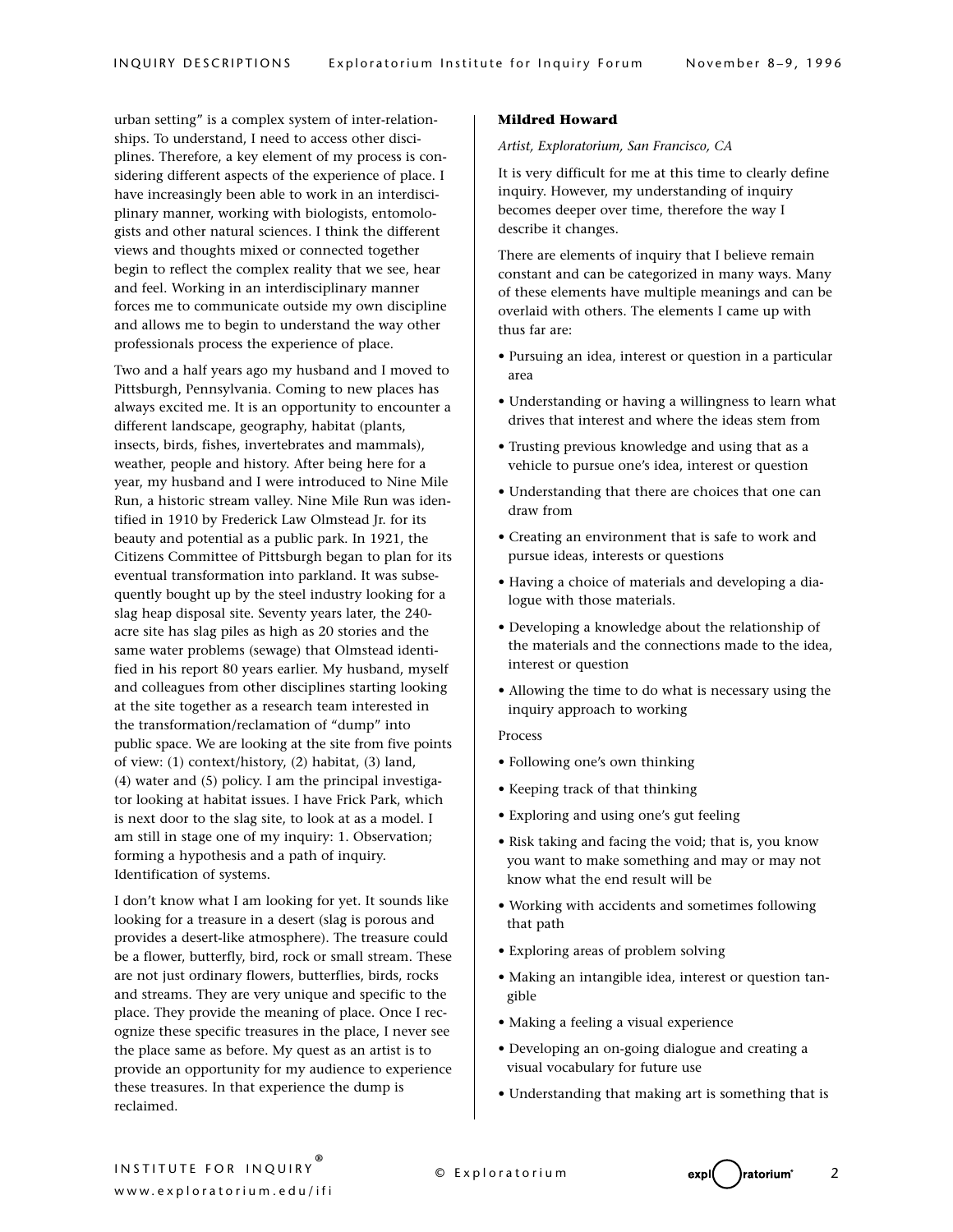yours that also can become someone else's (art that can evoke the viewer in a way that brings up issues that are personal, private and at the same address the artist's concerns).

#### **Amalia Mesa-Bains**

*Artist, California State University - Monterey Bay, Seaside, CA*

Research

Observation

Material experimentation

Evaluation/revision

My creative inquiry process usually includes a period of research, gathering of information and images related to my area of interest. This period of research and investigation allows me to gather bits of information across multiple disciplines: demographic data, photography, theory, literature and visual images. In the form of inquiry I am only looking for fragmentary references that can help me elaborate my original concept. This inquiry is characterized by coincidence, disassociate references and a rather baroque complexity from a beginning premise.

The preliminary stage of information and image development also sets the stage for the decision of artistic medium and selection of material.

The second phase of inquiry is material and physical in that it pertains to the actual making of the art objects. In this observation play, manipulation and continual observation help determine the direction of the material exploration.

The material experimentation is followed by a third process of evaluation and revision guided by inquiry and judgment. This process of evaluation and revision is a time of testing the material representation against original concepts, relevant to context and aesthetic preferences the process of inquiry is fluid and alternates between cognitive and sensory responses.

## **Don Rothman**

## *Director, Central California Writing Project, UC Santa Cruz, Santa Cruz, CA*

Using writing as an impetus and ally into inquiry, the students and teachers with whom I work discover themselves in each others' presence. By writing, they transform what is taken for granted into something compelling, worthy of attention. By listening to others read their writing, they reconstruct their expectations

for what people can do to explore difficult questions, to transform their workplaces, to liberate themselves from the demons and censors that have both kept them from writing and from engaging in creative professional dialogue. The central question in this work is often: "What do our relationships with one another, our aspirations as educators, our lives as citizens have to do with the teaching of writing?"

The summer institutes that I lead and the undergraduate writing classes that I teach are, fundamentally, about learning to ask better questions. At the heart of trying to improve writing instruction is the challenge to determine how one's own experience as a writer can be a useful guide to teaching. What questions are worth asking about one's own writing practice? What do we learn from the intellectually, emotionally and politically charged discussions in our five-week institutes about how our classes can become sites for inquiry? What about our faculty meetings?

From a childhood shaped by a Talmudic tradition of inquiry, in which texts are always presences in one's interrogation of the world, I now teach students to enter conversations with themselves, each other and with the authors and characters peopling our reading. Inquiry, in this way, makes certain kinds of conversations possible...and rewarding.

#### **Mary Anne Smith**

## *Executive Director, California Writing Project, UC Berkeley, Berkeley, CA*

Writing is both a tool for inquiry and the subject of inquiry. On the one hand, writing itself unearths new questions or understandings, discoveries or qualifications. On the other, writing invites questions about how writers write, about their processes, about techniques that help them. What writers write—their intentions, their genres, the qualities and merits of their work—these, too, are inquiry subjects in the field of writing.

Inquiry is central in Writing Project professional development where teachers come together, not as recipients of someone else's knowledge, but as scholars whose teaching approaches merit scrutiny and debate. Writing project teachers are themselves researchers, conducting studies in their own classrooms and presenting them at conferences, in in-service workshops, and through publications. Most important, however, is the stance of Writing Project teachers. As models for their own students, they are constantly constructing and revising, whether the construction is a piece of writing or a classroom learning strategy.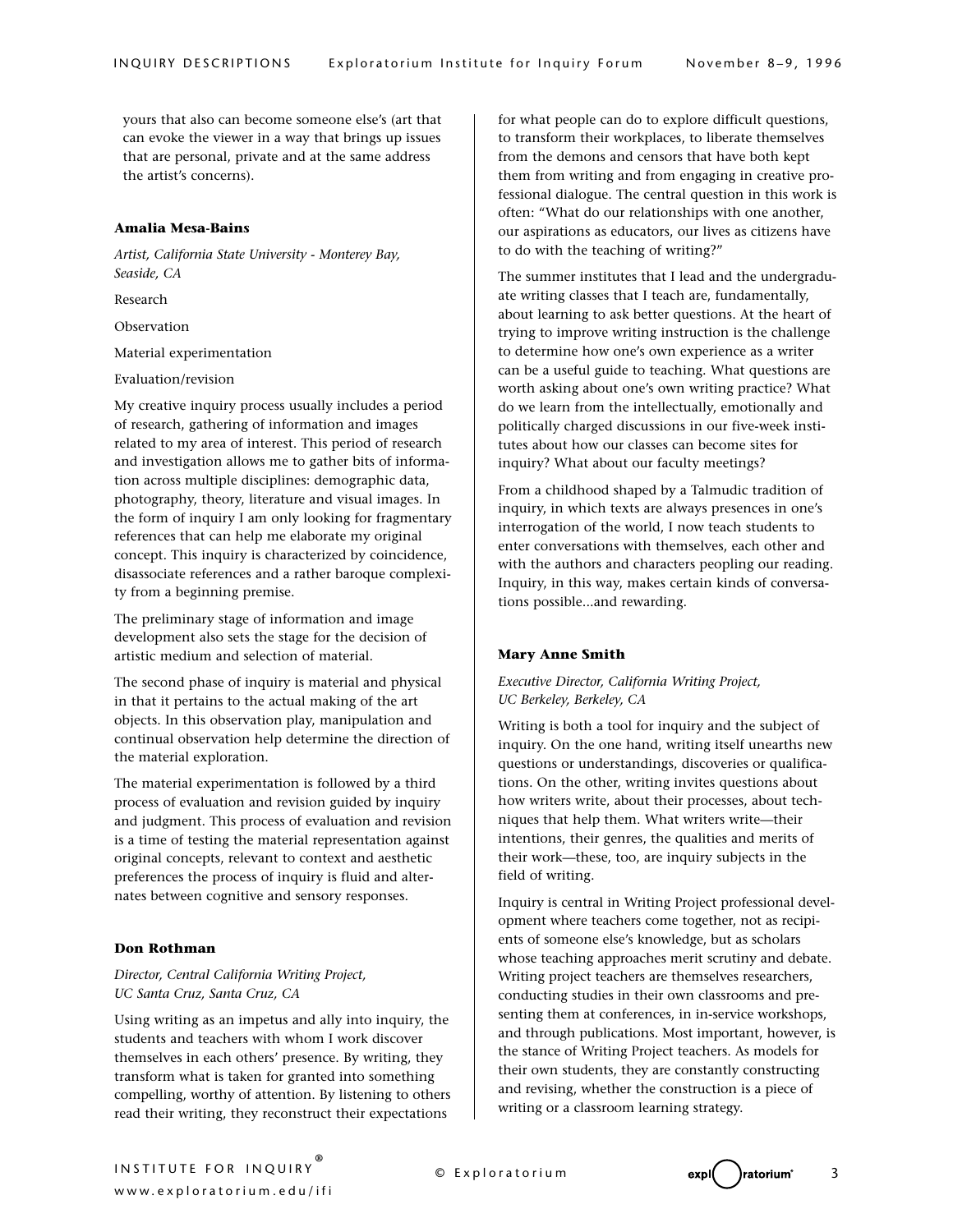## **David Weitzman**

## *Historian, Covelo, CA*

## Behavioral Objectives: Inquiry/Discovery Learning

Sometime in the early 1970s it became *de rigueur* for principals to ask teachers to submit lists of "Behavioral Objectives," expecting things like "arrives in class on time every day" and "does homework assignments." But I felt that inquiry learning, for both teachers and students, resulted not so much from new materials and strategies, but from new behaviors more suited to learning by discovery. So I submitted the following list, including my favorite quote on education from Alice in Wonderland:

"I can't believe that!" said Alice.

"Can't you?" the Queen said in a pitying tone. "Try again; draw a long breath, and shut your eyes."

Alice laughed. "There's no use trying," she said; "one can't believe impossible things."

"I dare say you haven't had much practice," said the Queen. "When I was your age I always did it for half an hour a day. Why sometimes I've believed as many as six impossible things before breakfast!"

Basic Skills

- acquires, organizes, stores and retrieves relevant data and concepts
- learns how to learn and constantly improves on personal learning process
- uses feedback mechanisms to monitor and evaluate own behavior
- determines, evaluates and directs own destiny
- increases flexibility of thought without fear of disorientation

Personal Behavior

- adapts to change without fear of losing identity and personal values
- develops increased tolerance for ambiguity
- collaborates effectively in groups while maintaining individuality
- anticipates change and makes adjustments to personal trajectory

Interpersonal Behavior

- understands similarities and differences in all of humanity
- moves freely in and out of groups
- develops a broader repertory of roles, feelings, attitudes, values and relationships
- adapts to and functions in widely diverse cultures and environments
- identifies with many elements of our society

## **SCIENTISTS AND SCIENCE EDUCATORS**

## **Doris Ash**

*Science Educator, Exploratorium, San Francisco, CA*

Philosophically, I find inquiry a wonderful metaphor for life. Interacting with phenomena in open-ended ways, following individualized learning paths and noticing everything that occurs, especially the oddities, is a fitting way to go through one's days, whether practicing science, the arts, or life.

Since coming to the Exploratorium I have become convinced that, although inquiry can be a highly personalized experience, it has structures and elements that can be explored and described. The "magic" can be examined and transformed into tools for those who want to teach it and practice it.

I am most interested in understanding the commonalities and disjunctures that we may unearth when examining inquiry across the disciplines. This uncharted territory is fascinating.

Understanding better the role of inquiry in learning, the delicate interplay between tried and true processes and the complex content that underlies science is the other aspect of inquiry that fascinates.

## **Dennis Bartels**

*Director, Center for Teaching & Learning, Exploratorium, San Francisco, CA*

Description of Inquiry in an Organizational Setting

The following is a little different approach since I want to apply inquiry to an organization setting rather than a specific academic discipline. It's an interesting question: Can inquiry be a way of doing business? I think that it is an essential element if an organizational goal is building a learning community.

Inquiry for me, in a teacher development setting, is letting the teachers bring the questions (and hence the curriculum) into the professional-development space. When teachers are provided the opportunity and the structure, the questions they ask tend to be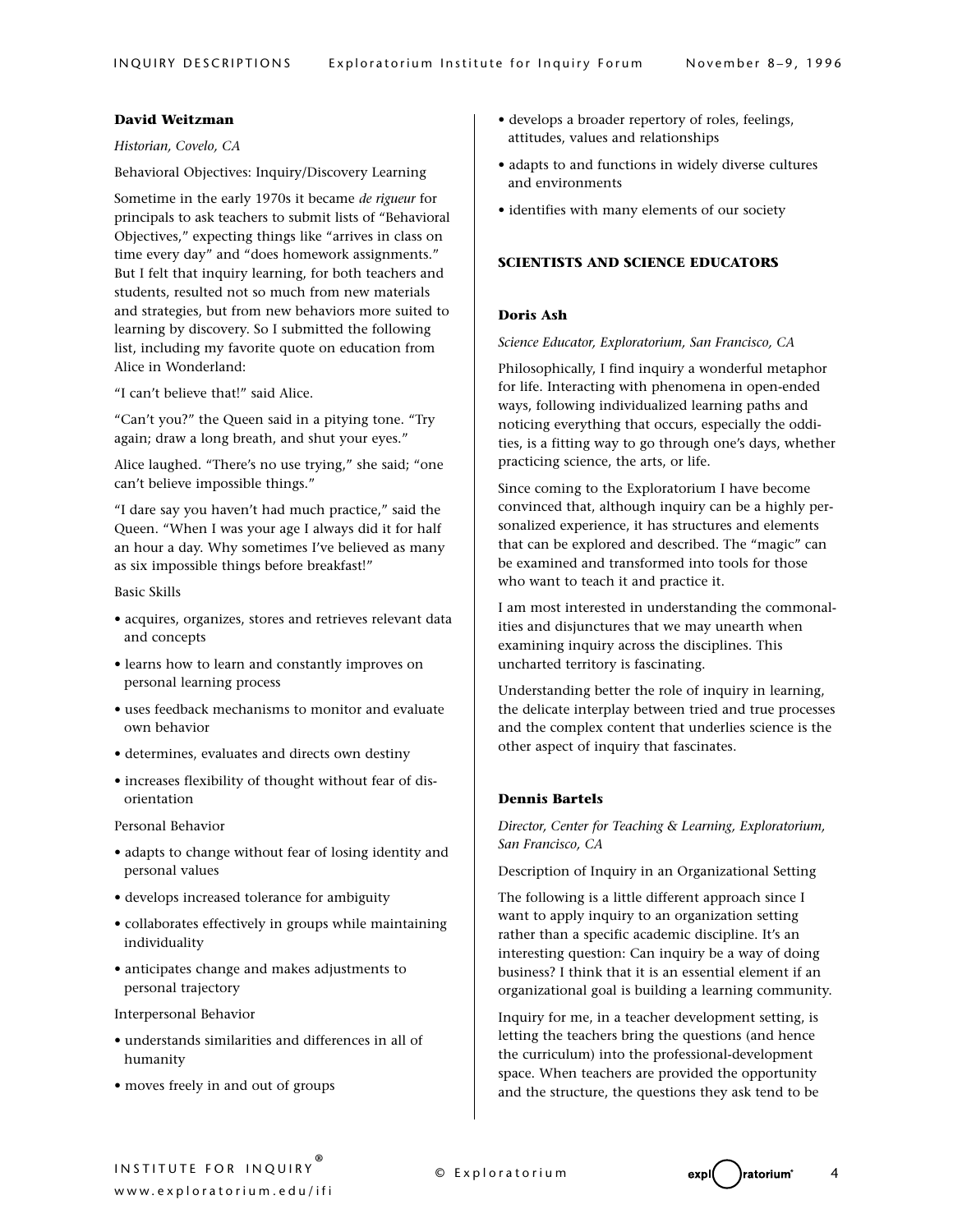very authentic, powerful and complex, and not always content-bound but intimately related to teaching and learning. In well-designed experiences, the process is almost fool-proof. Teachers are passionately engaged and motivated because they are asking the questions closest to their hearts and progress towards the answers they seek.

Take that one step further into an organizational setting. In managing a program, center, or entire organization, where is the intellectual and emotional lifeblood being generated? I believe that asking good questions, investigating them, developing responses and asking the next set of questions that emerge is central to a vibrant and thriving organization. It is a way of doing business that is reflected in decisionmaking, problem-solving, and organizational culture. It starts with the questions that naturally occur to the people inside the organization and builds on the expertise resident in the people who make up the organization. It is reflective, empowering, critical, respectful and open. No one is ever asked to swallow anything whole or set-up to be fixed (deficit model). It welcomes coaching and feedback. And it builds from strengths and what we already know or can do.

#### **Bronwyn Bevan**

## *Assistant Director, Center for Teaching & Learning, Exploratorium, San Francisco, CA*

Inquiry is a mode of teaching and learning that is about questioning, hypothesizing, and discovering. I believe it is about a shift in attitude rather than an upheaval in curriculum and classroom.

My work at the Exploratorium is about developing, facilitating, and administering programs which are centered around inquiry learning for students, youth, and teachers. A lot of my time is spent on fundraising: seeking out funders and then proposal writing. What I find, as I interact with the funding world, is (not surprisingly nor inappropriately) a concern with outcomes. What does each dollar yield? On a scale of 1 to 100, how much content has been transmitted? How can you graph the results?

Responding (in proposalese) to this concern has made me think more and more, first about how one assesses long-term reform initiatives, and second how the classroom balance of content and process is difficult to test over the short term, but is manifestly critical over the same short term—for a student's school career. Which has led me to think about the guinea pig nature of the "subject" kids, as their districts' reform efforts are developed and implemented, and

about how to assess a project's "outcomes" in the most important sense—that is, in how well the participating or subject students will later find themselves prepared for their lives and careers.

## **Peter Dow**

## *Director of Education, Buffalo Museum of Science, Buffalo, NY*

My interest in inquiry learning derives from my role as Director of Education for a Natural History museum.

Much of the current discussion of inquiry in educational circles turns around the effort to construct learning environments that encourage learners to ask their own questions and to seek answers through the controlled manipulation of the environment. Investigations in the physical sciences (light and color, properties of electricity, behavior of objects in water, etc.) have, for the most part, dominated the discussion of the application of scientific inquiry to the field of education.

Given my present situation, my own concerns about inquiry have focused primarily on the examination of the behavior of plants and animals, and to a lesser extent, human beings. Investigations of this sort are less easily manipulated through controlled experimentation, and tend to involve longer time spans (to allow for changes to occur) and place considerable emphasis on observation, drawing, journal keeping, etc. than on manipulation. The inclination to avoid manipulation, for example, may derive from a desire to understand the behavior of the organism in its natural habitat.

Another interesting aspect of natural science inquiry involves the making and use of collections. Almost all natural history investigations involve the use of carefully documented historical collections as a database for making comparisons and for relating current discoveries to past findings. The significance of coming across a particular insect in a particular location, for example, may depend on where and when this creature has been observed in the past. Thus, the continuous development and maintenance of a research collection may be a critical aspect of natural science inquiry.

To pursue a deeper understanding of natural science inquiry we are planning to open an Inquiry Center in the museum. This center will be a place where museum visitors—children, teachers, parents, interested adults—can pursue their own investigations of the natural environment of western New York. The Center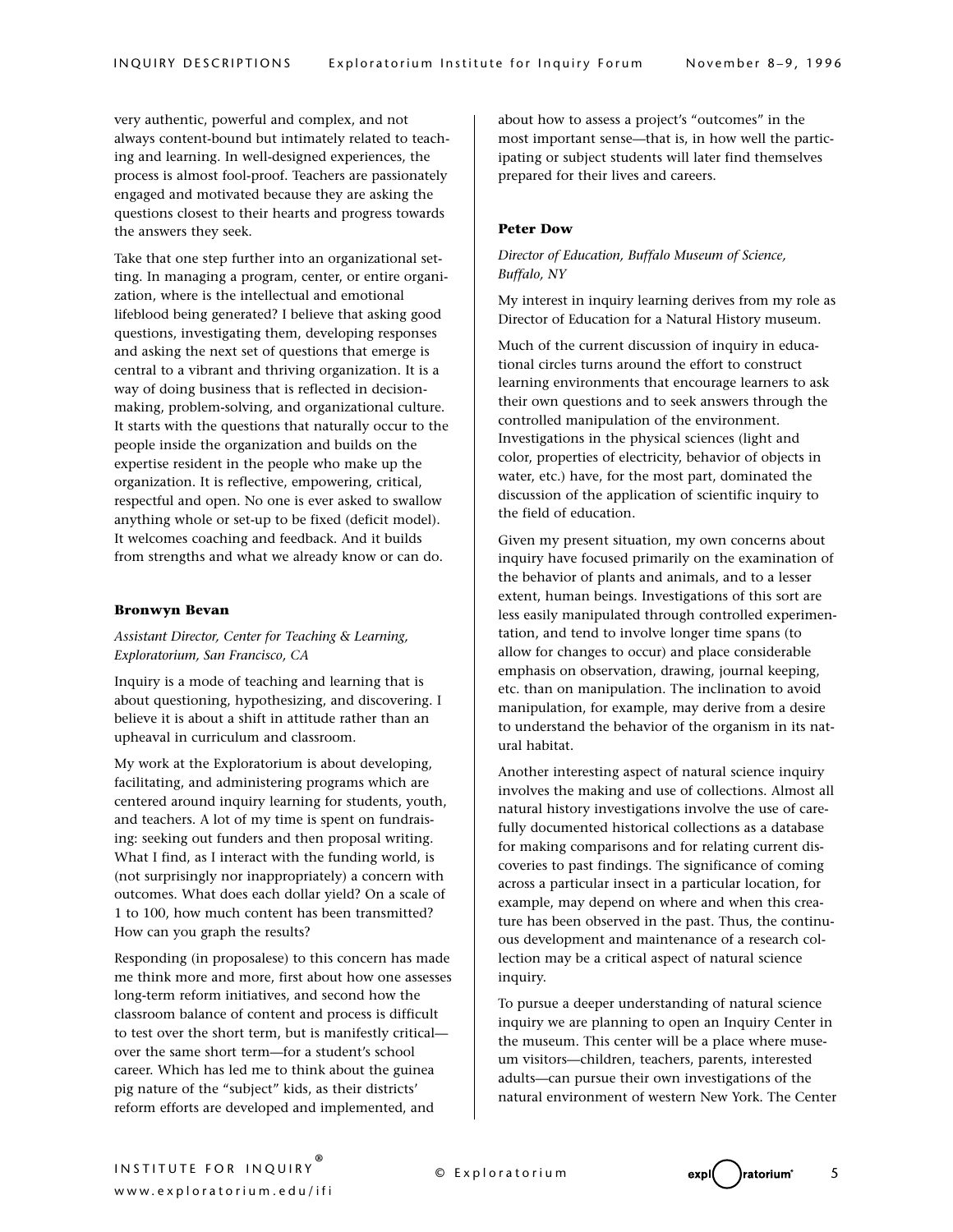will contain collections representing the museum's major areas of scientific expertise: botany, entomology, vertebrate zoology, geology, paleontology and anthropology. It will also have tools for investigation such as Wentscopes, a Magicam, an Internet connection, and equipment for carrying out field investigation in the natural sciences. By establishing this facility we hope to create a laboratory for learning more about how to carry out inquiry-based investigations in a natural history museum.

## **Hubert Dyasi**

# *Director, Workshop Center, City College School of Education, New York, NY*

Curiosity is the centerpiece of inquiry—the desire to know (in Greek, *scio*—etymological root for the word science); and curiosity is indicated by a question or questions (voiced or acted out), e.g. "Would Napoleon have won at Waterloo if he had been well on 18 June 1815?"

To inquire is to seek, obtain, and make meaning from answers to one's questions. In science inquiry, questions generally relate to natural and man-made phenomena. I identify the following components of science inquiry:

- Noticing and raising questions about a phenomenon.
- Firsthand inquiry involving exploration; generating investigatable questions and carry out as planned.
- Documentation of inquiries (creating a rich portfolio of information and knowledge): records of questions raised, indicating which ones were answered and which ones were not, procedures followed, materials used and for what purposes, collected and organized data (e.g. in graph form, anecdotes, etc.) and of references consulted; journals and notebooks highlighting inquiries and resulting understandings.
- Articulation of inquiry experiences: giving demonstrations, making oral presentations of investigations carried out; public defense of inquiries, findings and abstractions orally in discussions and also in writing.
- Discourse on other people's related inquiries: comparison of own work with published material dealing with specific related aspects of science inquiries—identify focal points of each source, meanings of the focal points, illustrations used to clarify the focal points, arguments advanced in support of the points, implications (as stated by the

source) of accepting the focal points. The inquirer indicated points on which she/he agrees or disagrees with the source, bases for disagreement or agreement, relevance of focal points to own inquiries (sources include science books and journals, scientists and science educators).

• Reflective Abstraction: Inquirer must demonstrate how inquiries constitute science "news" or significant science knowledge; one must also demonstrate how the findings of the investigation can be used to build other significant science knowledge. For example, it is not sufficient for one who investigates densities of different liquids simply to report his/her results; it is necessary to make abstractions that relate to flotation and to ways in which the concept of density might be utilized to illuminate other inquirers. An inquirer also compares his/her "science" news with findings of professional sources in the selected area and test the reliability of both her/his "news" and findings from professional sources.

## **Jay Hackett**

# *Center for Science, Mathematics & Engineering Education, National Research Council, Washington, DC*

My perspectives on inquiry are influenced by my interests in how students develop understanding in science and what that means for improving K–6 science curriculum, instruction and assessment. My favorite "working" definition of inquiry is attributed to the physicist Fred Fox. He looked at scientific inquiry as (paraphrased): "Doing your damnedest, with no holds barred, to develop reasonable solutions to compelling problems and questions." The National Science Education Standards refer to inquiry as "the diverse ways in which scientists study the natural world and propose explanations based on the evidence derived from their work. Inquiry also refers to the activities of students in which they develop knowledge and understanding of scientific ideas, as well as an understanding of how scientists study the natural world."

## **Barry Kluger-Bell**

#### *Science Educator, Exploratorium, San Francisco, CA*

"I can give you answers but I can't give you understanding." That's what I have to keep telling my workshop teachers as they struggle with their questions about the world. Understanding, connections between old experience and new, and sense made of one's

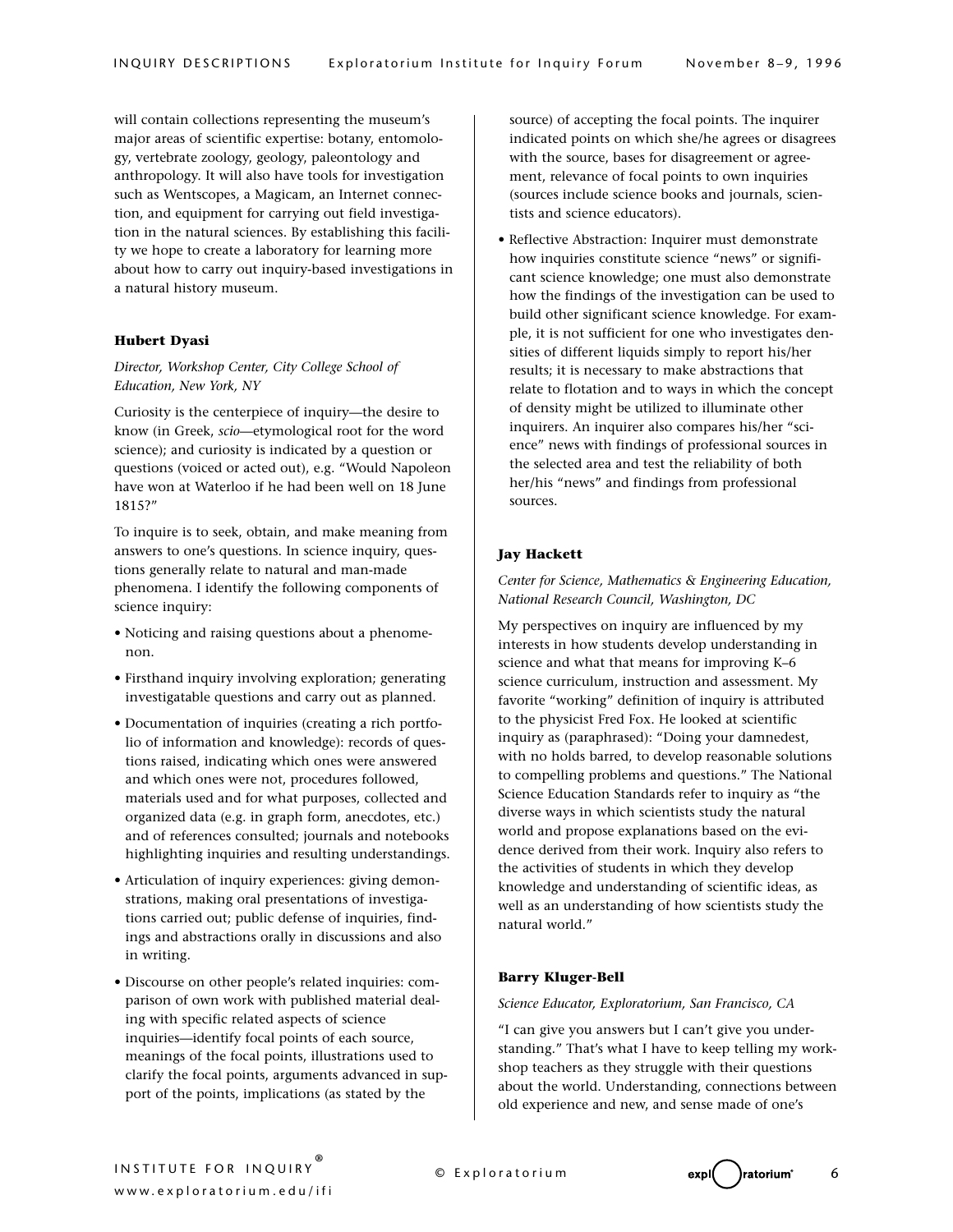experience in the world is built by interacting with that world and reflecting on those interactions. Exploring, raising questions, trying things out, testing ideas, observing closely, making models and representations, talking with friends, seeking experts and books; all of these are part of the effort to learn and to understand. In the end, the workshop teachers may have some answers and usually have even more questions, but they realize that this process of inquiry is the way that they can build their own understanding of the world.

## **Jerry Pine**

# *Physicist, California Institute of Technology, Pasadena, CA*

Try Webster's: "The act of an instance of seeking truth, information, or knowledge about something." (plus three inches of small print with further definitions and illustrations.) A heavyweight word! A good definition, which covers the ground nicely, but abstractly. The key word "question" is missing, though it could be there.

In my work as a researcher in neuroscience, the big question is how do brains work—too big for anyone's inquiry and suitable for all 10,000 of us. An interesting collaborative inquiry. I have my piece, a question I have been trying to answer for 16 years. Along the way, there have been many sub-inquiries: why cells refuse to grow; what electrical signal should I expect, and what do I see; what is known about CCD cameras; can we succeed in making a microdevise with neurons inside it; and so on. The common denominator is a question. And we are always problem-solving in search of the answer. The approach is sometimes hands-on and sometimes not. Sometimes there is a hypothesis about the answer to the question and sometimes not. (The omnipotent hypothesis in some pedagogical writing is misleading—even dangerous to the training of young inquirers.)

My other work is as a teacher of pre-service and inservice teachers and also of professional science students. I see an interesting shift in the context of inquiry, to "inquiry teaching." I think the underlying pedagogical task is twofold: To give students experience in the process of inquiry as it plays out in real science (as contrasted to "school science"—a whole other barrel of snakes) and to give students a chance to gain fundamental knowledge, through their own experience and of their own construction—gut-level knowledge. The knowledge is very unlikely to be discovered through inquiries students can invent to

answer fundamental questions. For example, does the earth move around the sun or vice versa? What is sound? What is electricity? How does a roller coaster work? These are questions which took hundreds of thousands of years to answer by "free inquiry," by the process we want to teach in fact. If we want this "content," we need to design a structure within which the inquirer can be lead to construct knowledge with the help of designed experiences, and with a knowledgeable facilitator. Content vs. process is not a war. We need both, we need to teach for both, and we need to provide a wide range of instructional structure to do that. Lastly, except for the youngest children, the inquiry cannot be all hands-on. Using the work of colleagues, books, videos, computer simulations, and so on are part of the process, as they are in real science.

#### **Rob Semper**

## *Associate Executive Director, Exploratorium, San Francisco, CA*

Inquiry as defined by the Oxford English Dictionary is "The action of seeking, especially for truth, knowledge or information concerning something; search, research, investigation, examination; the action of asking or questioning; interrogation"

For me as a scientist, inquiry is defined by a series of features:

- Scientific inquiry is personally driven
- Scientific inquiry is concerned with content as well as process
- Scientific inquiry is as much about asking good questions as getting good answers
- Scientific inquiry occurs within an existing framework of previous knowledge
- Scientific inquiry is concerned with gathering evidence
- Scientific inquiry is developed in scientists through an individual and group mentoring process over a considerable length of time
- Scientific inquiry involves the skills of directed observation, problem solving, analysis, and experimentation

At its heart, the scientific enterprise is driven by inquiry at both the individual and group level. For the individual scientist, the quest for understanding is fostered by an insatiable curiosity about how things work and why things are the way that they are. For the discipline as a whole, progress is measured by the

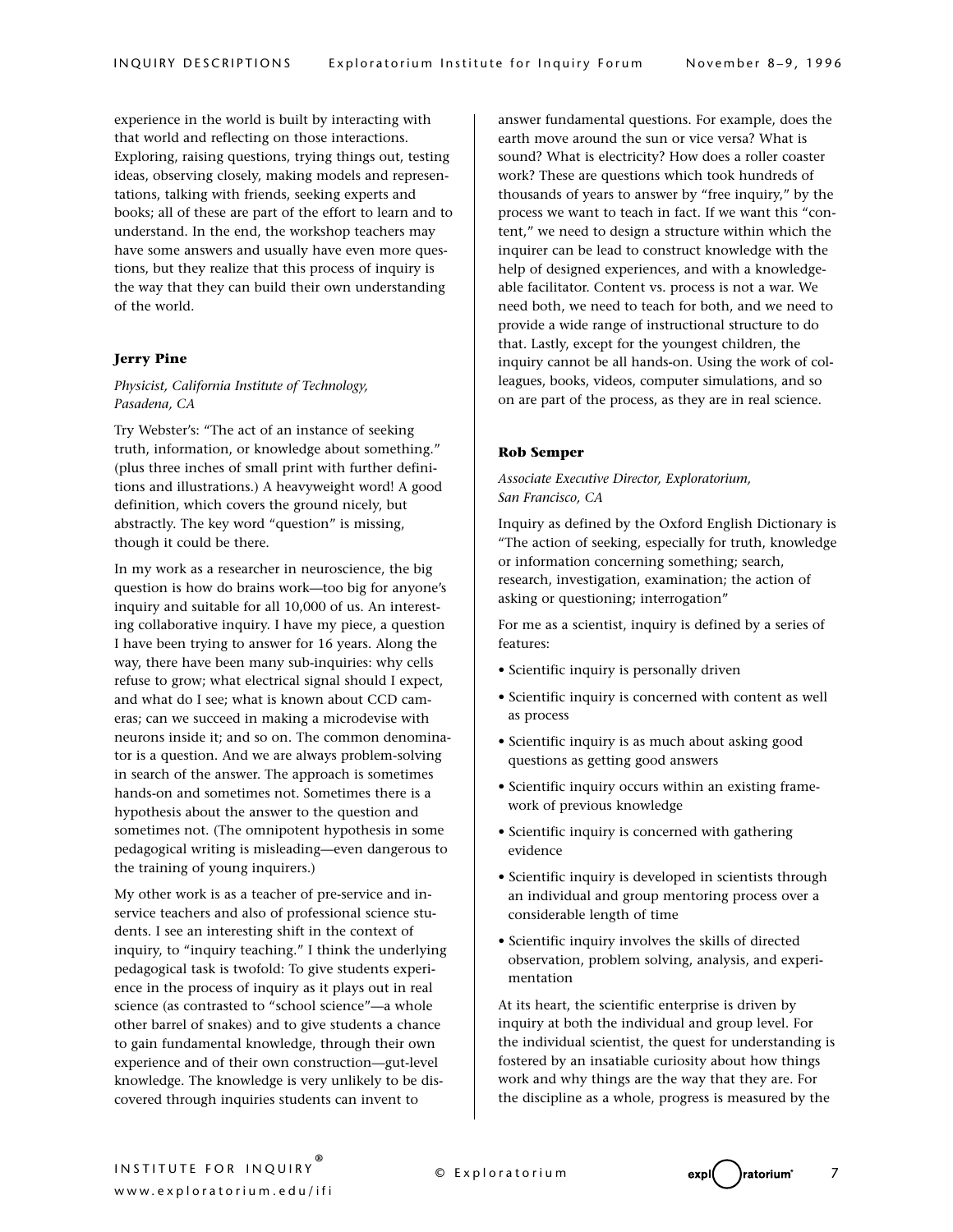successful progression of responses to questions about the fundamental working of nature.

A scientist by definition is naturally an inquirer, and while much of the professional development that a scientist undergoes is seemingly about "learning the lay of the land," the truth of the matter is that a key feature of science schooling is apprenticing oneself to a master inquirer to learn how to ask "good" questions, i.e. ones that lead to fruitful answers.

The practice of inquiry is a way of thinking, of processing, of operating in the world. For me, what is key is having an initial curiosity about something and a framework to ask questions. This need for a personal interest in what is being examined is why inquiry cannot be taught as a process skill only irrespective of the topic of study.

Scientific inquiry is not unbounded, but rather is corralled by a desire to fit into the particular developing self-consistent world view that is the current scientific paradigm. A key feature of this paradigm is the repeatability of results and the use of mathematics as a consistent tool for maintaining self consistency.

The development of inquiry skills is beset by two key tensions, one that occurs between open-ended discovery on the one hand and structured investigation on the other.

#### **Linda Shore**

## *Co-Director, Teacher Institute, Exploratorium, San Francisco, CA*

We were born doing science. By randomly touching objects and placing things in our mouths, we learned as toddlers what is hot or cold, sweet or sour, sharp or dull, rough or smooth. We learned almost everything through inquiry. Watching toys sink or float in the bathtub is/was a chance to investigate the principle of buoyancy. By playing catch, we made discoveries about gravity and trajectories. By building towers out of blocks, we explored principles of size, scale and center of mass.

We learned about the world by experimenting and observing—trying things out, watching what happens. We might even create an explanation that helps us make sense of our observations. To me, this is inquiry and the essence of "doing science."

Unfortunately, somewhere along the way we lose our natural curiosity about the world. It seems to happen when we are faced with our first science class. Science becomes a list of facts and formulas to memorize. Our natural instincts to do inquiry are suppressed. In my work at the Exploratorium, I try to help parents and teachers rediscover the child-scientist inside themselves. This is accomplished by modeling inquiry through workshops, institutes and activities described in publications I work on.

## **Fred Stein**

## *Science Educator, Exploratorium, San Francisco, CA*

My description of inquiry within the discipline of science begins with perceptible phenomena. Whether within the physical or life sciences, observations can be made about the behavior of the phenomena of interest. As questions arise in response to what we perceive in the phenomena, they can be acted on through further focused observation, or designed interventions. Predictions and theories can be tested through further observation or intervention. In this process more observations and questions will emerge leading to a more complete familiarity with the behavior of the phenomena.

The key is to ground one's questions within the perceivable phenomena itself. Theories that attempt to answer these question are valid only as they arise compellingly from the phenomena. In this way, the private thinking involved in perceiving and trying to understand phenomena can be made public through the demonstrable behavior of the phenomena of interest.

Understanding is built through an iterative process of alternating between observations and interventions with materials and phenomena and sharing one's understanding of the phenomena through prediction and description. Currently, my work involves trying to understand more fully the elements of this process: the qualities of materials and phenomena that are well suited for inquiry, the types of forums for sharing understanding that increase the opportunity for concept development, and the methods for ongoing facilitation of this process.

## **Karen Worth**

## *Senior Scientist/Professor, Faculty, Wheelock College, Newton, MA*

Children's inquiry in science is at the heart of what I do but it is not where my work lies. It is rather in thinking about how to create the classroom environment in which children's inquiry can and will take place and, more specifically, how to provide the adults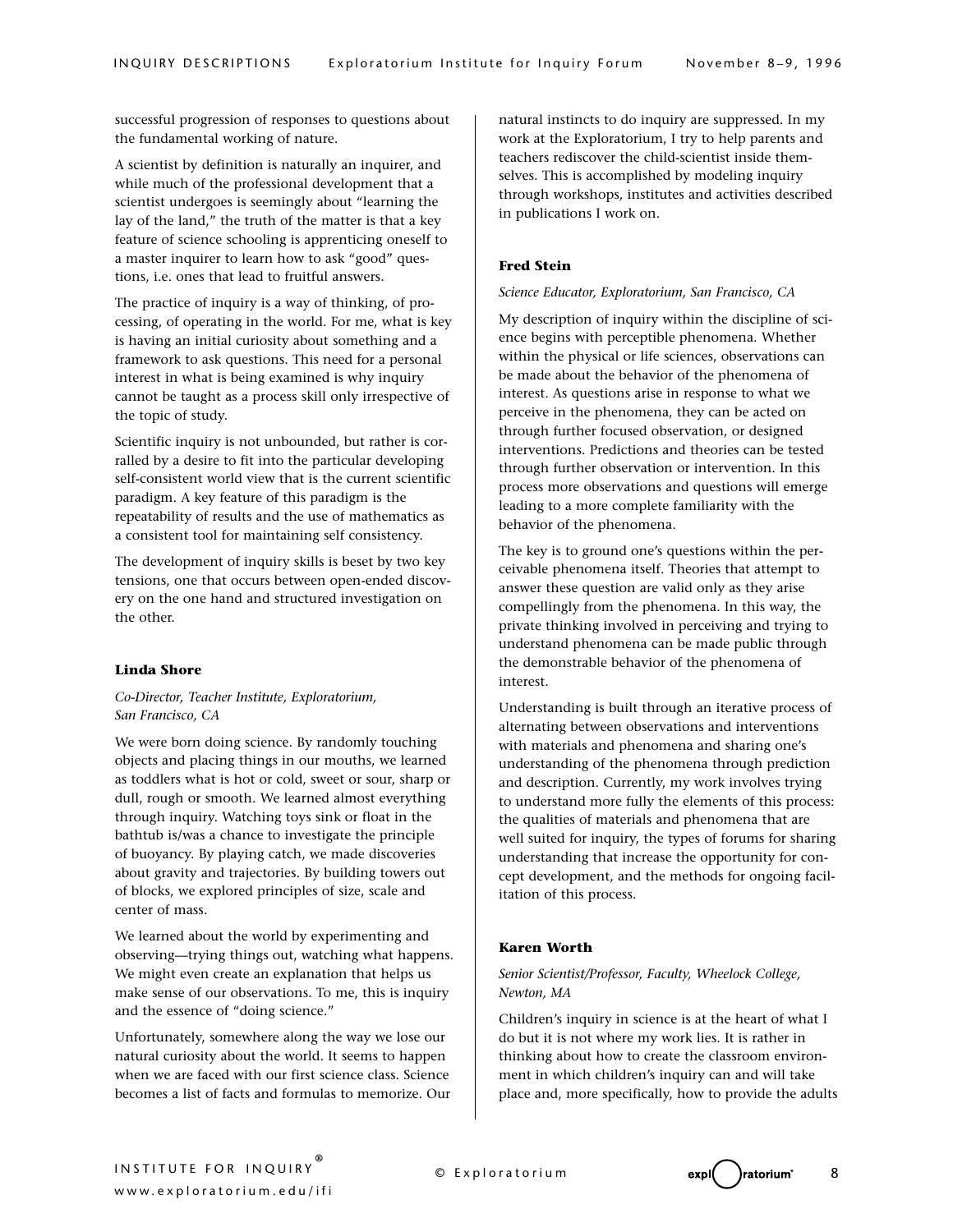who work with children—the teachers—with the knowledge, skills, art and craft of this thing loosely called inquiry teaching.

I would like to share my image of science inquiry that emerged from a dialogue between Hubert Dyasi and myself during the planning process for a two-week institute on science education for museum educators. In our conversations we felt it was important to have a scaffold or framework within which we all could talk about the inquiry experiences the participants were having, the inquiry experiences they might provide for teachers who came to their museums and the inquiry of children in museums or classrooms. Hubert wrote about inquiry; I drew inquiry. This diagram was the result:



Diagram: Hubert Dyasi, CCNY; Karen Worth, EDC

It is an attempt to focus attention on various elements of inquiry; to suggest the importance not just of the experimental aspect but of deep and open experience with phenomena. Also it emphasizes the moment within inquiry when it becomes important to take early experience and from that ask a question that can

then be the substance of an investigation that is more structured. It suggests, though badly, with its arrows and lines that there is only a tentative sequence to the process of inquiry and that the elements of open exploration, finding questions, focused investigation and drawing of conclusions intertwine throughout the search for understanding and for conclusions.

The diagram has proved useful, perhaps most importantly, to promote an understanding of the importance for children of the elements of inquiry that are often missing or underemphasized in classrooms: e.g. David Hawkins' "messing about," children's own searches for questions, and the conclusions, tentative as they may be, that children can draw from good work.

## **MATHEMATICIANS AND MATH EDUCATORS**

## **Joan Easterday**

*Project Manager, Mathematics Renaissance, Santa Rosa City School, Santa Rosa, CA*

In my work in math and science with students and adults, inquiry creates an image of the open frame of a structure with deep roots spreading into the ground. The tap roots represent the ways in which people learn—many "hands-on" experiences with concrete materials and having a variety of experiences from many perspectives with a concept. Then there are the roots representing mathematical, linguistic, artistic, musical, kinesthetic, inter- and intrapersonal strengths in learning. The ground itself is the support for the learning process—respect for people, a belief that everyone can learn, the expectations that everyone will think and share their thinking, the questioning by all the learners in the group, the comfort level created so people can take risks. The beams of the open frame are the common learning experiences bound together by connections between experiences and the awareness of the bigger ideas of the concept. The open spaces between the beams represent all the potential curiosities of the learner; curiosities and questions that need further explorations and investigations. The frame of previous experiences and understandings offers the support for new connections and new ideas. The open spaces are unknowns, conjectures, hypotheses, adventures awaiting. In my own learning I know that sometimes there are often large parts of the structure that I have built, but will be so unstable that they will disappear for a while until more experiences reaffirm those conceptual understandings.

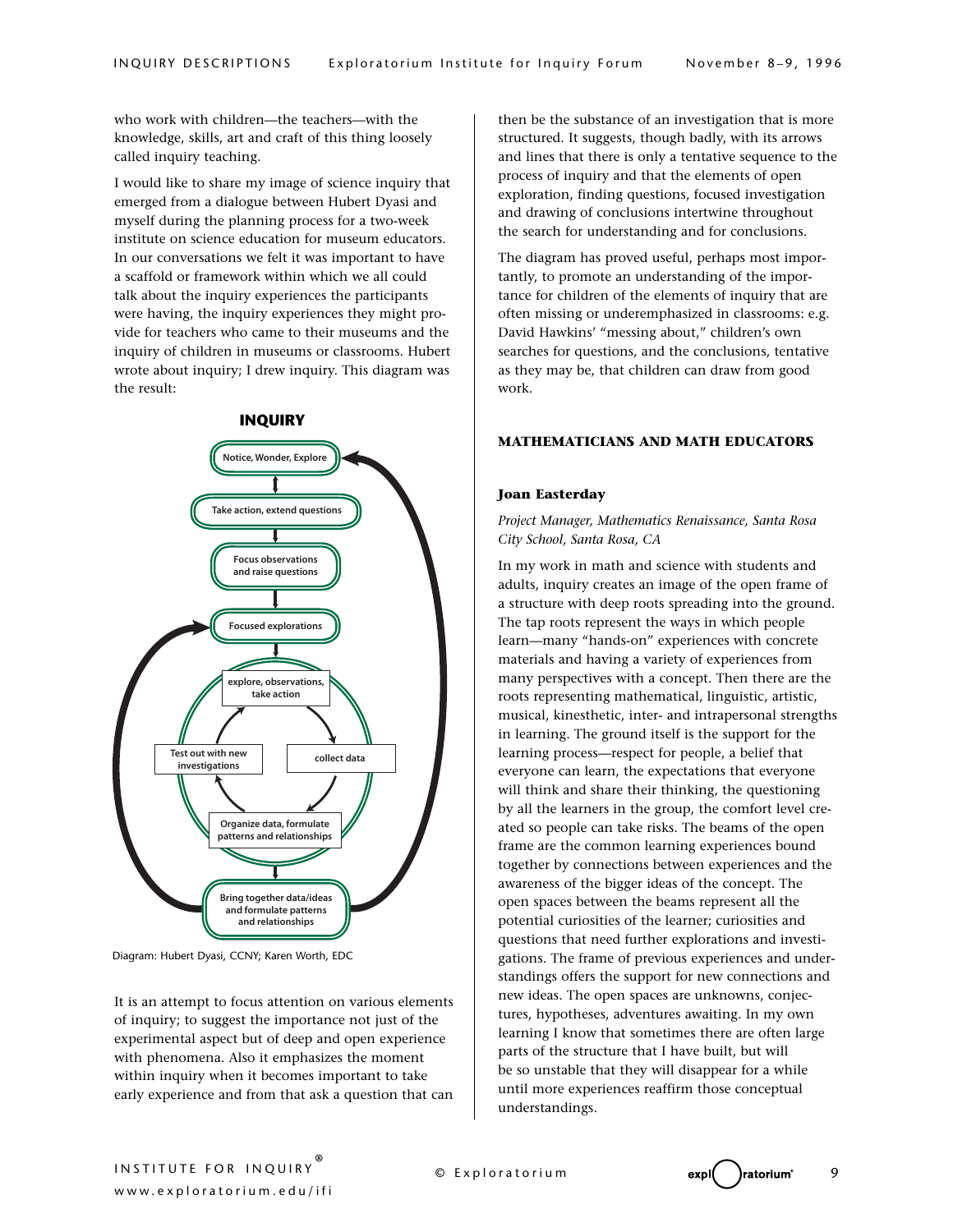My work is to provide the learning environment, the experiences, the connections to prior experiences, so that people can build their own structures and have the freedom to seek out their own inquiries. The struggle and art of teaching are the balance, flexibility and timing to create this.

## **Sha Xin-Wei**

#### *Mathematician, Stanford University, Stanford, CA*

First, a disclaimer. My discipline is different from my work. I was trained in differential geometry, which is the study of what changes and what remains invariant as we make smooth deformations and transformations of shapes—shapes that may be many-dimensional, or even not drawable in any ordinary computer screen. My current work ranges from the architecture of human-computer systems to philosophy. Here I'll restrict my comments to mathematics.

In mathematics, the aim is to understand what is true and beautiful in structures. One common mathematical approach is to clear away extraneous understandings until one can see why something is true. Another way is to try to recast a situation in terms of a different formal apparatus, a different mathematical language, to see if one can understand it better in the new light (or even more conveniently, apply theorems that are already known in the new domain). But it's crucial to understand that mathematics is not computation. In fact, you might say that mathematicians are the laziest thinkers in the world, because they would work themselves to death to find an elegant way to avoid computation. This may seem to slight the deep contributions that mathematicians have made in the fields of logic, combinatorics and complexity theory inspired by problems from computer science, but I'd like to try to convey the spirit of how mathematicians work, rather than describe the math itself.

There are as many types of mathematical inquiry as there are schools of painting. Let me try to give a flavor of some of these different kinds of thinking. First of all there are problem solvers and there are theory builders. Problem solvers are those who like to carry around as little theoretical baggage as possible they're like hikers who skip up the mountain with sneakers and a water bottle. Theory builders are more interested in constructing large conceptual apparati from which solutions to specific problems can be read off en masse. Despite master mavericks like the late Paul Erdos, who is one of the patron saints of the problem solvers, the limelight in world class mathematics shines on those who construct wonderful theo-

ries. (Recent example: Seiberg-Witten invariants.) Nonetheless, some of the deepest mathematical theories rise out of very concrete, specific problems. In the case of Fermat's Last Theorem, vast theories ranging from hard analysis to algebraic geometry were recently re-focused to show the unsolvability of a very specific equation over the integers.

A second way to distinguish modes of mathematical inquiry is by the kind of mathematics that a person does. Formally different fields of mathematics also engage very different intuitions and modes of thought. These modes are as different from one another as the difference between, say, how a computational linguist and a poet might approach the problem of translating a poem. What are these different modes of thought? They include: algebraic, formulaiccomputational, intuitive, geometric, measure-theoretic, probabilistic and discursive-logical. I'll discuss a few of these approaches, but it will necessarily be skewed by the limits of my own experience. As we proceed, I hope you'll get not only a sense of how different mathematicians can be from one another, but also some insight into how anyone can think mathematically.

## **TEACHERS**

#### **Marilyn Austin**

#### *Teacher-in-Residence, Exploratorium, San Francisco, CA*

As a teacher interested in science, I have researched the delivery of science lessons to young students. My formal training in using an inquiry approach, however, began with the Exploratorium Introductory Summer Institute around light and color in 1987. My perspectives changed radically that summer and I began to experiment with an inquiry approach in my own classroom.

Inquiry, as I understand it, is a process of exploration which is guided by a personal interest or question. It involves risk-taking and experimenting which can lead to pathways where the learner may discover meaningful concepts and understandings.

As I reflect on my continuing growth in this inquiry venture, I realize that I have gone through increments of change. First I discovered that providing a variety of materials would increase hands-on opportunities for learner investigations. Then I discovered that I could guide and promote many of the student discoveries by asking open-ended questions at the right moments.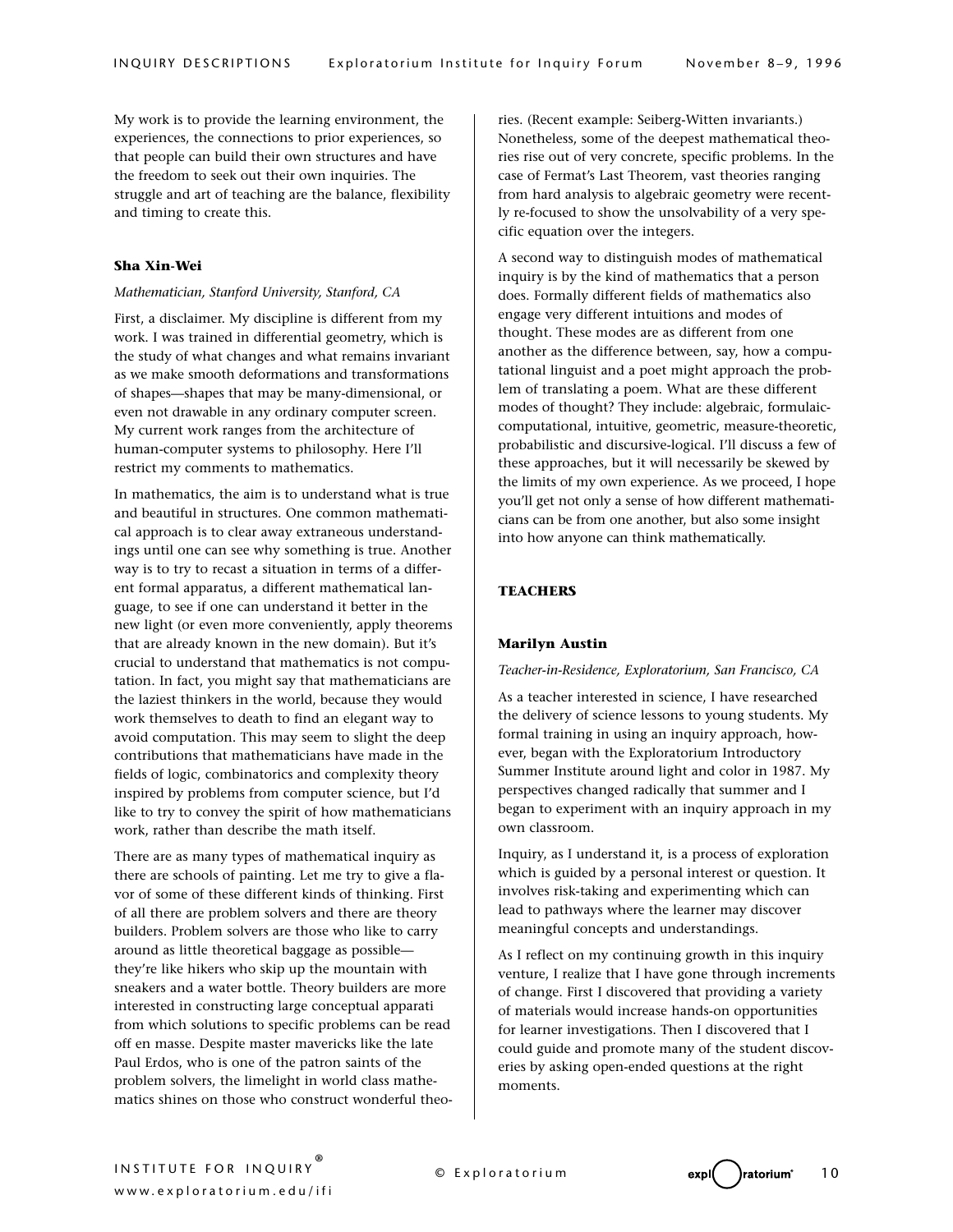The step on which I am most focused currently is considering how valuable students' questions are to their own inquiry. Students have an increased ownership of the process of inquiry if they are motivated by their own questions.

## **Mary Di Schino**

## *Teacher, Graham & Parks Alternative School, Cambridge, MA*

Inquiry, to me, means pursuing a question and figuring out the solutions to problems through a process of observation, development of explanations (theories), testing these through experimentation, discussing the outcomes and adjusting theories based on the outcomes.

These various steps are developed with the participation of all members of the class and always shared and debated in group discussions. The discussions are carefully guided to elicit everyone's participation. Comments and situations are presented by the teacher to push the development of ideas and enrich the conversation. By listening to one another, and working to make sense of what others say, students are invited to broaden their notions of the topic and to consider new ideas. As explorations progress new questions constantly surface. These work to broaden and enrich the original question adding many facets to the "answer." It is my goal that students go beyond knowledge and to gain understanding. Materials and a "rich" environment sometimes means simply having the right photograph or illustration for the children to look at, while at other times a microscope might be needed through which to look at ear wax.

Embedded in all of this is the assumption that the classroom atmosphere is one in which children feel safe to articulate ideas without fear of ridicule or judgment. One in which they know their comments will be given serious consideration and respect. Also implied is the presence of a structure that permits exploration and experimentation within clearly stated boundaries that insure the children's well-being.

These are the tenets which form the basis of my work with children, particularly in the area of science.

## **Karen Gallas**

#### *Author/Teacher, West Roxbury, MA*

Children bring to school many different ways of investigating and understanding their world. Those ways are multi-modal, multi-sensory, and interrelated, that is, they are not separated by artificial boundaries of time and space. As a teacher, I attempt to draw

upon children's resources, while also introducing them to the modes of inquiry in discreet disciplines. As such, I build up and support their natural inclinations to learn in an interdisciplinary way and also explicitly teach specific ways of investigating a subject.

As a teacher researcher, my goal is to understand more clearly the different elements that influence children's success as learners in the classroom. Therefore, I investigate how issues such as creativity, imagination, home culture, class, gender, race and classroom culture impact on the learning of both individual children and groups. I also explore with children how different modes of exploration and expression, such as writing, drawing, movement, performance, song and talk further their processes as learners.

#### **Cappy Greene**

#### *Science Educator, Exploratorium, San Francisco, CA*

An inquiry approach to teaching stimulates curiosity by teaching children how to observe very closely, encourages children to take more than one quick look, provides adequate materials for exploration, and makes it safe for students to ask questions and to take risks. It helps them to make connections to events in their own lives, and gives them ownership of their own learning. I believe that using inquiry can be a means for significant change in teaching in the schools, from providing an education that relies on memorization of facts to one that teaches thinking and problem-solving, and enhances the ability of students to relate what they learn to new problems that come up later. Equally important, teachers need to inquire into their own teaching methods, by closely observing and recording what is happening in the classroom, questioning whether the goals desired are actually being achieved, and constantly reflecting on their own teaching.

We all start our lives as inquirers, learning about the world by exploring. If our methods of teaching in the schools can be turned towards inquiry, it could rekindle that early curiosity and instill a joy of learning that enriches a person's life in many areas, including the appreciation of the natural world as well as the world of art.

## **Rhoda Kanevsky**

#### *Teacher, Powel School, Philadelphia, PA*

I'm interested in the relationship of observation, description and inquiry. To illustrate this, I'd like to give an example from my classroom.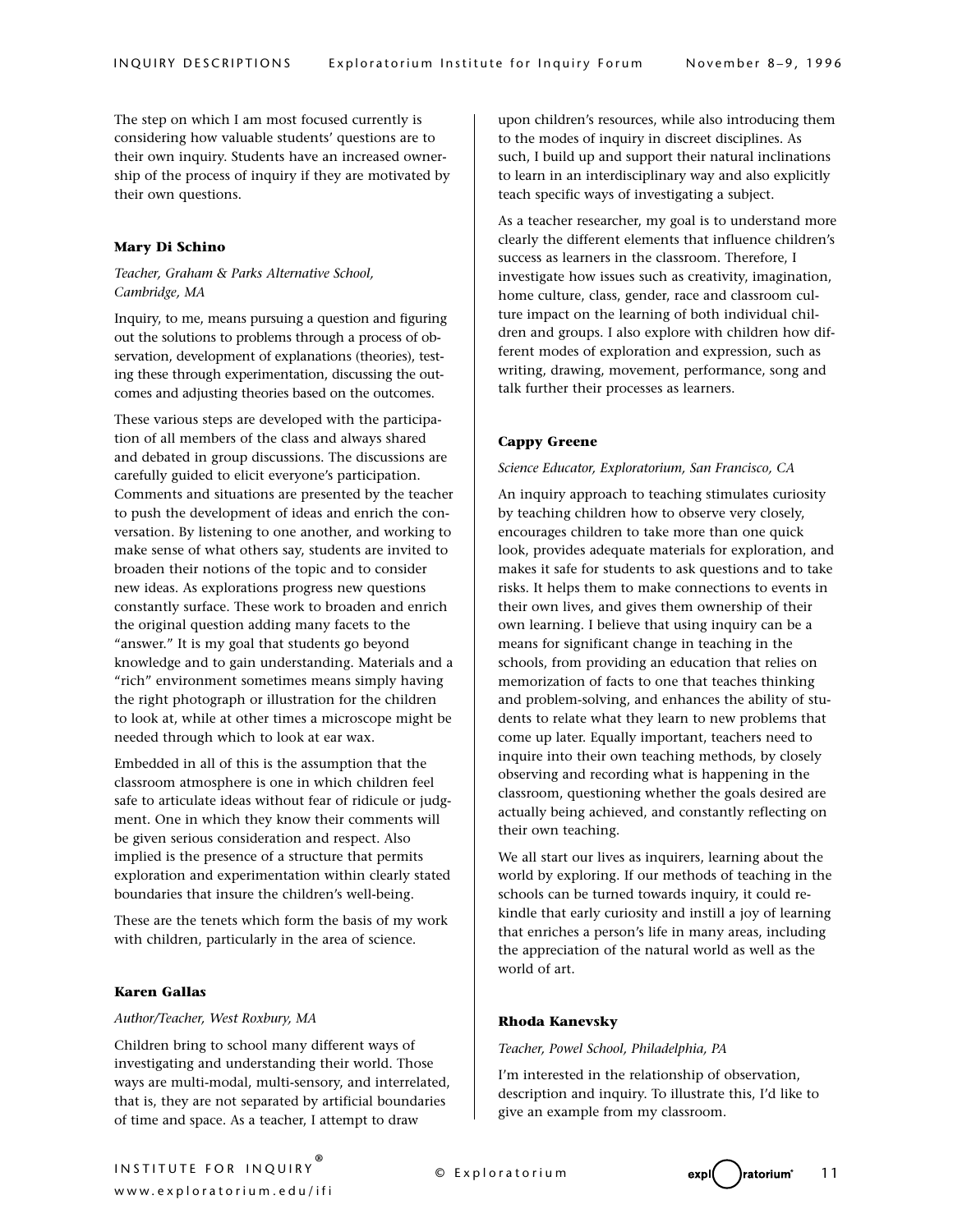In the spring, the children have their own silkworm caterpillars which they observe every day and even take home on weekends. They have many opportunities to describe the changes they see from eggs to caterpillars to cocoons to moths, by writing, drawing and through talk, informally and in more formal whole class discussions. Through these ways of describing they raise questions individually and collectively; this leads them back to closer observation and more detailed descriptions. They develop theories and make connections to other work we've done. They design ways of answering their questions. Their language becomes more concrete and more poetic, their drawings more detailed and expressive.

My own inquiry is largely about how these kinds of observations and descriptions give rise to understanding and how an inquiry community forms in the classroom around ideas and experiences. I'm interested in what comes from each child individually and what comes as a result of their being part of a lively, inclusive group: evidence of their learning and ideas that emerge from collaborative talk. Using collaborative processes grounded in observation and description, my colleagues help me to examine the drawing, writing and class discussions that document children's work with others, the more I see their work. Questions and issues continue to arise for me from this reflective process.

#### **Carol Walker**

#### *Teacher, Horace Mann School, Newton, MA*

I have never thought about the word inquiry as a particular way to think about my teaching/learning. That is until this opportunity to participate in Exploratorium's Institute for Inquiry Forum! I realized with delight how perfectly this word encompasses so much of what I hold most valuable in my work, how many entry points there are in considering it and how thrilling it is to come together with others to explore its significance. When I think about teaching I immediately think about questioning. I work very consciously to make my questioning of students, of myself, of curriculum decisions, of work with parents and most recently my work with colleagues sincere and honest. To do this I seek questions that I truly want answers to. I look for confusing moments (or hours!) in all of my work to better understand as many facets of the confusion as possible. I try to let my curiosity lead me in my questioning and I work to be as open as possible to what answers I might find.

#### **RESEARCHERS**

## **Mike Atkin**

*Professor of Education, Stanford University, Stanford, CA*

My interests focus on practical inquiry—that is, thought directed toward action.

Scientific inquiry usually aims primarily at the understanding of general principles that are assumed to have broad explanatory power; at any one time, furthermore, there usually is general agreement within the scientific community about what those principles are (the laws of motion, for example).

Practical thought, on the other hand, is not usually directed toward arriving at some generally accepted understanding, but rather toward consideration of several different possible lines of action in a certain set of circumstances; each of them may be "correct." Practical reasoning is highly contextualized, and the choices that are made depend on local knowledge and constraints—and on such considerations as what is prudent, what is traditional, what is obligatory and what is moral. Thus, practical inquiry tends to be concrete rather than abstract, timely rather than timeless, proximate rather than remote, local rather than general. It strives as much for wisdom as for knowledge.

Schools tend to stress thinking directed toward scientific understanding, rather than toward justifiable action. So some of my work centers on introducing the practical into the curriculum: What might be done in this community to mitigate the effects of water pollution? What might constitute a nutritious and economical diet for a Cambodian family living in Oakland? What kind of AIDS-prevention program makes sense among a group of mostly undocumented farm workers? Scientific knowledge is necessary in addressing all these issues; it is never sufficient.

Two broad areas of science-related practical reasoning are emerging in the schools. One is environmental education (at least some approaches to environmental education). Another is the move toward establishing programs of technology education—that is, education about technology, including, quintessentially for my interests, design. (We are not here talking necessarily about "high" technology.) Technology, unlike science, is an enterprise directed almost exclusively toward altering the human condition, and it necessarily involves considerations of worth as well as the utilization of knowledge. My hope is that such thought will be more highly valued in schools of the future.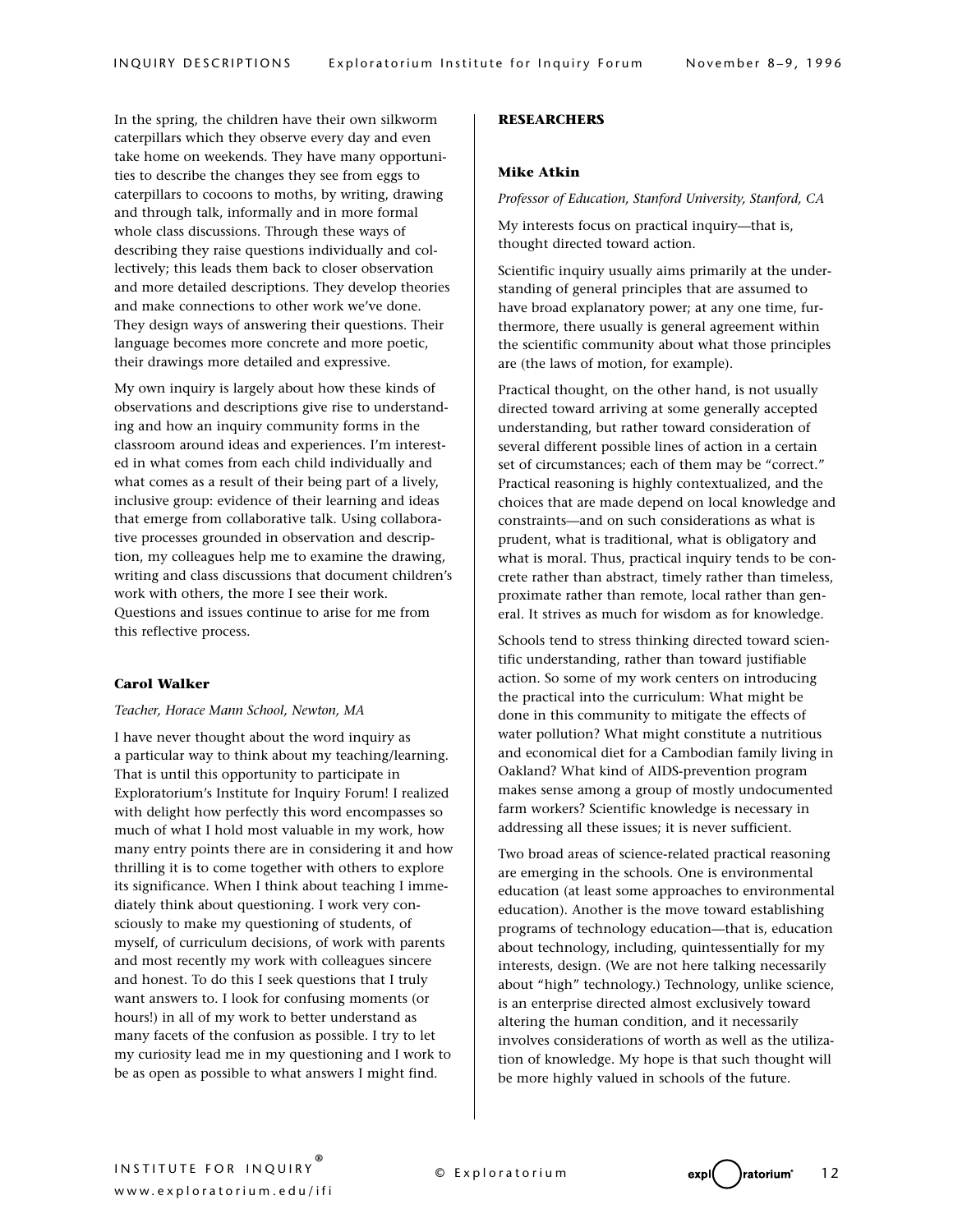For teachers, my interest in practical reasoning leads me to facilitate and study collaborative teacherdevised research, inquiry in which teachers themselves work together, using their own classrooms as "laboratories," to change their practices based on matters they decide are important. In such groups, teachers with similar goals share the results of their inquiry. They usually embark on a cycle in which they try things, discuss what happened, and try something new as a result of the deliberations. (An actionresearch focus for a group of teachers might be, for example, how better to get students involved in practical inquiry. They first must value the common goal, and then begin to devise new ways of getting closer to their evolving views of what constitutes a desirable curriculum.)

#### **Ted Chittenden**

## *Research Psychologist, Educational Testing Service, Princeton, NJ*

Much of our current work with schools and districts is guided by the idea that the first purpose of assessment —for primary science—is to help teachers document and understand children's learning. The assessment stance is one of inquiry, of "finding out." When a teacher asks: What have you noticed lately about our mealworms? or What are some things you know about shadows?—the questions are not tests in disguise, but rather reflect the teacher's attempt to support children's observations and to gain some sense of the direction of children's interests and thinking.

Assessment as inquiry is intended to guide instructional decisions, not grade pupils. It represents an attitude as much as a method, and may be contrasted to the more common stance of educational assessment testing of "checking up"—to determine whether children know the expected or desired answer. In primary science, there generally are no single right answers to children's investigations; correspondingly, assessment strategies need to be responsive to multiple, and sometimes unexpected, outcomes.

## **Brenda S. Engel**

#### *Senior Research Associate, Lesley College, Cambridge, MA*

What is inquiry? The response to this question has to be influenced by beliefs about knowledge: how we think we know what we think we know. Those who are keen about inquiry as a basic pedagogy usually view knowledge as culturally embedded and formative, open to discussion, discovery and revision.

(Inquiry plays a lesser role in traditional transmission models of education where knowledge is considered stable and teachers are meant to teach, students to learn.) Inquiry implies active seeking for explanations—experimenting, observing thinking, researching (in books) and communicating—using, in short, all available resources.

John Dewey, a strong advocate of inquiry in education, made a case against absolute answers<sup>1</sup>; he saw knowledge as always unfinished, deriving from judgment and belief and revealed though action—through doing and making. His educational views were supplemented and supported by the findings of Piaget: that learning occurs developmentally through interactions between the individual and the environment. In terms of practice, the Piagetians ("constructivists") and Deweyans ("progressive educators") advocate inquiry as central to the teaching/learning process.

More recently, Neil Postman suggests a "narrative" as a basis for educational practice: "Knowing that we do not know and cannot know the whole truth, we may move toward it inch by inch by discarding what we know to be false. And then watch the truth move further and further away."<sup>2</sup> Postman suggests an educational program that can be seen as inquiry-based—that students, rather than being instructed in the "truth," study the history of errors in every field of learning. Thus students would learn to question, explore and analyze, their findings remaining tentative.

The theorists cited above are mainly (although not exclusively) concerned with knowledge in the areas of math, science, and history of ideas. Michael Craig Martin, an art historian, makes an air-tight, elegant rationale for understanding art through observation (a form of inquiry): "Every work of art needs to carry within it the terms by which it may be understood."<sup>3</sup> This deceptively simple statement might be broadened to include all areas of knowledge even though, in some cases, "the terms" may be hard to perceive, take time, consultation or even advanced technologies to dig out.

1 Dewey, John (1929) *The Quest for Certainty*. New York: Minton, Balch & Co.

2 Postman, Neil (1965) *The End of Education: Defining the value of school.* New York: Alfred A. Knopf, page 67.

3 Martin, Michael Craig (1995) *Drawing the Line.* London: Arts Council exhibit catalogue. Introduction, page 7.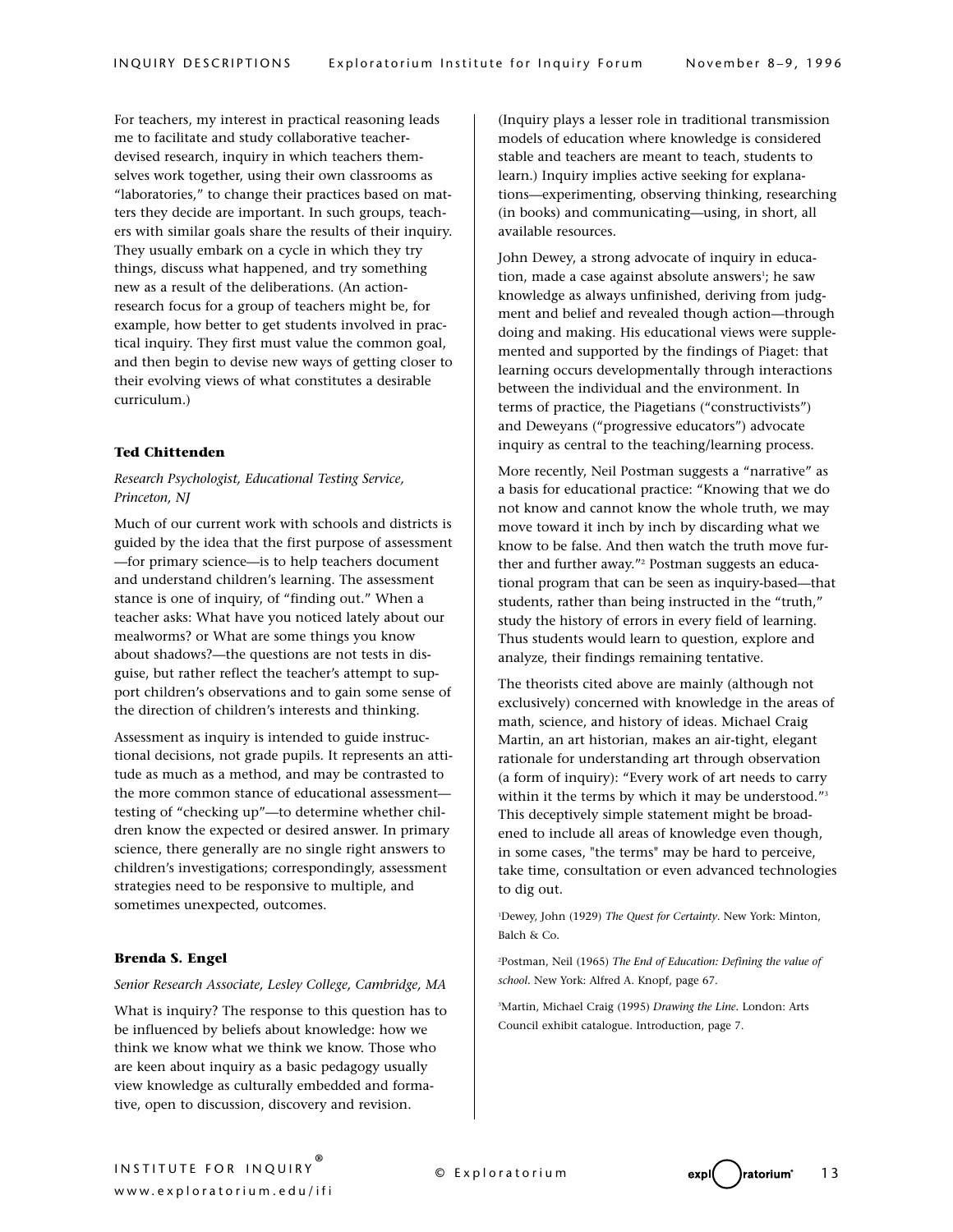## **Wynne Harlen**

## *Director, Scottish Council for Research in Education, Edinburgh, Scotland*

In the context of science education, inquiry is a major means for learners to extend their understanding of the natural and made environment. It is essentially active learning, inseparably combining both mental and physical activity. The motivation for inquiry is within the learner and the learner's relation to the things around him or her. Inquiry starts with something that intrigues, that raises a question in the mind of the learner—although it is not necessarily expressed as a question—something that is not presently understood, that does not fit with expectations, or just something that the learner wants to know about, defining the cutting edge of learning in a particular area.

The process of inquiry involves linking previous experience to the new experience in an attempt to make sense of the new. Thus it starts from what is already known or believed about how the world works. There may be several possible explanations, or hypotheses, drawing on different previous experience. In science this first step will be followed by some exploration or investigation to see whether what happens in a practical situation fits with what the hypotheses predict. There may be different possible interpretations and other evidence may need to be sought to decide what makes most sense. The fit between the evidence and the interpretation in terms of the ideas underlying the hypotheses should be the essential test of its applicability. But even though the evidence may fit, its limitation has to be realized and the idea accepted only tentatively, to be challenged by possible further evidence.

Learning through inquiry is consolidated by reflection on how ideas or understanding have changed and by reviewing and improving the process of working towards answering the initial questions. The latter is essential, since the learning by inquiry depends on how the testing (processing) of ideas and evidence proceeds. If it lacks the rigor of the scientific approach (controlling variables as necessary, for example) then ideas which should be rejected or changed may be retained and vice versa. The value for learning depends on the processes of the inquiry—the linking, the hypothesizing, the gathering of evidence, the interpretation, the communication, the reflection. Thus the development of inquiry skills is essential to the development of understanding through inquiry.

#### **George E. Hein**

*Director, Program Evaluation & Research Group, Lesley College, Cambridge, MA*

How inquiry is defined depends on one's definition of education. I have described a model for classifying educational theories in the two papers on Constructivism contained in the TEN web pages.

Inquiry as a pedagogic method is a process that occurs within the bounds of theories. For Discovery Education, inquiry is the process that leads learners to "discover" the concepts. For Constructivism, inquiry must include the second component mentioned below.

My chief concern, from my perspective, is that scientific inquiry be recognized as including two main characteristics. For me, these are necessary components of inquiry.

a) Science inquiry involves the natural world, that those who inquire subject themselves to the possibility that nature will get in their way. Inquiry in science must involve doing, it cannot be limited to theory.

b) Science inquiry consists of actions in the world that allow for multiple results. Any activity that is intended to lead to one result only (or in which the manipulation of the world is such that possible alternative lines of experimentation are prohibited) should not be labeled as inquiry. The definition excludes almost all school laboratory work, since that usually is intended to demonstrate a concept, not generate novel or diverse activity.

#### **Barbara Scott Nelson**

## *Director, Center for the Development of Teaching, Education Development Center, Newton, MA*

My current work is not discipline-based, but consists of working with school and district administrators on the ways in which their own administrative practice might be affected by the mathematics education reform movement.

If the norms and values embedded in the current mathematics education reform movement are to become a permanent part of school life, there will need to be not only large-scale change in the nature of mathematics instruction but also a virtual "reculturing" of school. The implications of the vision of the NCTM Standards go far beyond what would result if many individual classrooms changed, one by one. What is at issue is a new intellectual culture for schools—a culture that legitimates and supports curiosity and challenges as the engines of learning,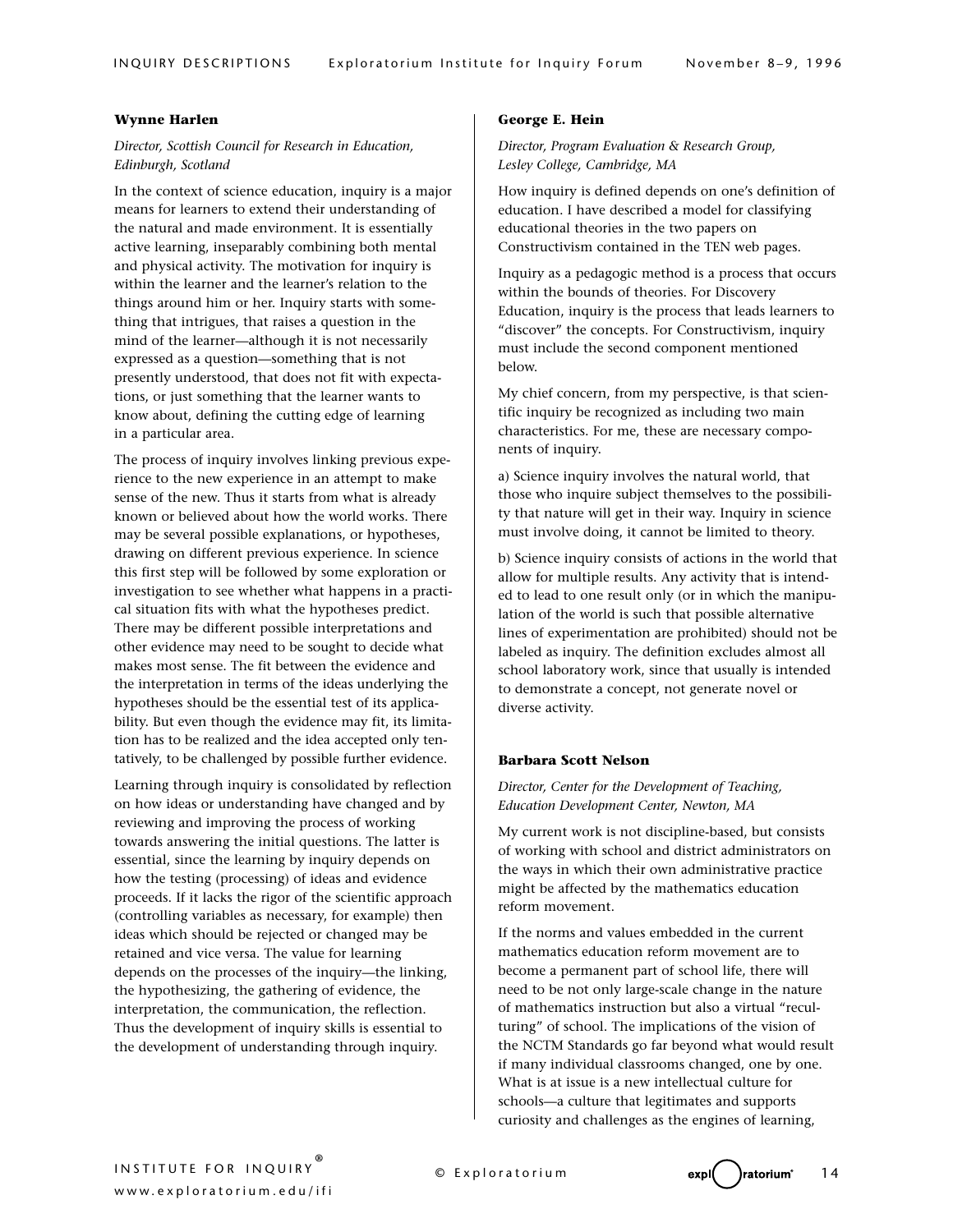continuous exploration of mathematics and mathematical thinking on the part of both students and teachers, an orientation of reflection toward one's teaching and children's learning, and intellectual colleagueship among teachers and between teachers and administrators. That is, not only will it be necessary for teachers to reinvent mathematics instruction from within a new conceptual frame, it also will be necessary for teachers and administrators together to reinvent school culture from within a new conceptual frame.

There is currently a paradox in the education reform movement. While many discipline-based reform efforts give only slight attention to administrators, systemic reform efforts, aimed largely at administrative structures and practices, tend to be derived from principles of collaborative governance rather than from specific knowledge about how to support inquiry-based teaching and learning. And so there may be a disconnect between reform efforts aimed at classrooms and reform efforts aimed at school and district structures and practices.

In the Mathematics For Tomorrow project we are in the process of developing a discipline-based intervention program for administrators and are doing research on the process of conceptual change and change in practice for administration. One element of this work is to explore administrators' understanding of the nature of inquiry-based learning and teaching and to explore with them the nature of a school culture that supports inquiry-based learning and teaching. This work is just beginning. But the administrators with whom we have worked have been clear that in order for their own work together to be inquirybased, the questions being discussed need to matter to them. That is, the questions must be very real ones. They told us that in order to examine real and difficult questions in an open-minded way, asking each other honest and tough questions, it helps to be part of an ongoing group of people who have made a clear commitment to thinking hard together. In such a context, trust and honesty develop. It was clear that these administrators saw that what obtained for them would obtain for teachers and children as well.

See: Nelson, B. S. (in press). "Lenses on Learning: How administrators' ideas about mathematics, learning and teaching influence their approaches to action in an era of reform."

## **Barbara Rogoff**

*Professor of Education, UC Santa Cruz, Santa Cruz, CA* Inquiry? What is it? There you go.

Within my area of work—cognitive development and learning—I'd emphasize that inquiry learning involves the active effort to understand a phenomenon, event, or idea.

The purpose of inquiry learning could be pure curiosity and fooling around, though it can also focus on seeking understanding for solving a problem or reaching a desired goal. In either case, I assume that the inquirer is INTERESTED in finding out.

This contrasts with many other learning situations, where the information is not necessarily of interest to the learner; if there is a purpose it may not be clear to the learner, and the goal of understanding may be less emphasized than the goal of memorizing.

Although inquiry learning thus involves an active learner, this does not mean that the learner is solitary or cannot be involved with others who may provide leadership in the inquiry. I have the impression that many who value inquiry learning shy away from providing leadership in learning situations, perhaps because most of our experience has been with teaching that is more didactic rather than providing support and guidance in inquiry. I think that this is one of the main issues for both schools (at all levels) and museums—how to foster inquiry with intellectual leadership.

#### **Ann Rosebery**

## *Project Co-Director, Chéche Konen Center, TERC, Cambridge, MA*

For me, inquiry is a way of being in the world. It is a stance about one's relationship to the world, to people, to one's work, to knowledge. When I am able to take it on, inquiry enables me to ask "What do I think this means?" before making assumptions about meaning. It helps me listen to the perspectives of others, before assuming I know what they are going to say.

Having said this, it is important for me to note that most of the time I find myself not adopting an inquiring perspective toward the world. I find, for example, that I charge headlong into a situation—a discussion among elementary teachers about why boats float, a discussion among students about where earwax comes from, or a discussion among colleagues about what a student was meaning in a particular transcript—thinking that I know the why or the where or the what.

This sense of certainty can lead me to trouble—not understanding someone's meaning or missing the complexity of the problem at hand. On good days, someone or something in the situation will reach out,